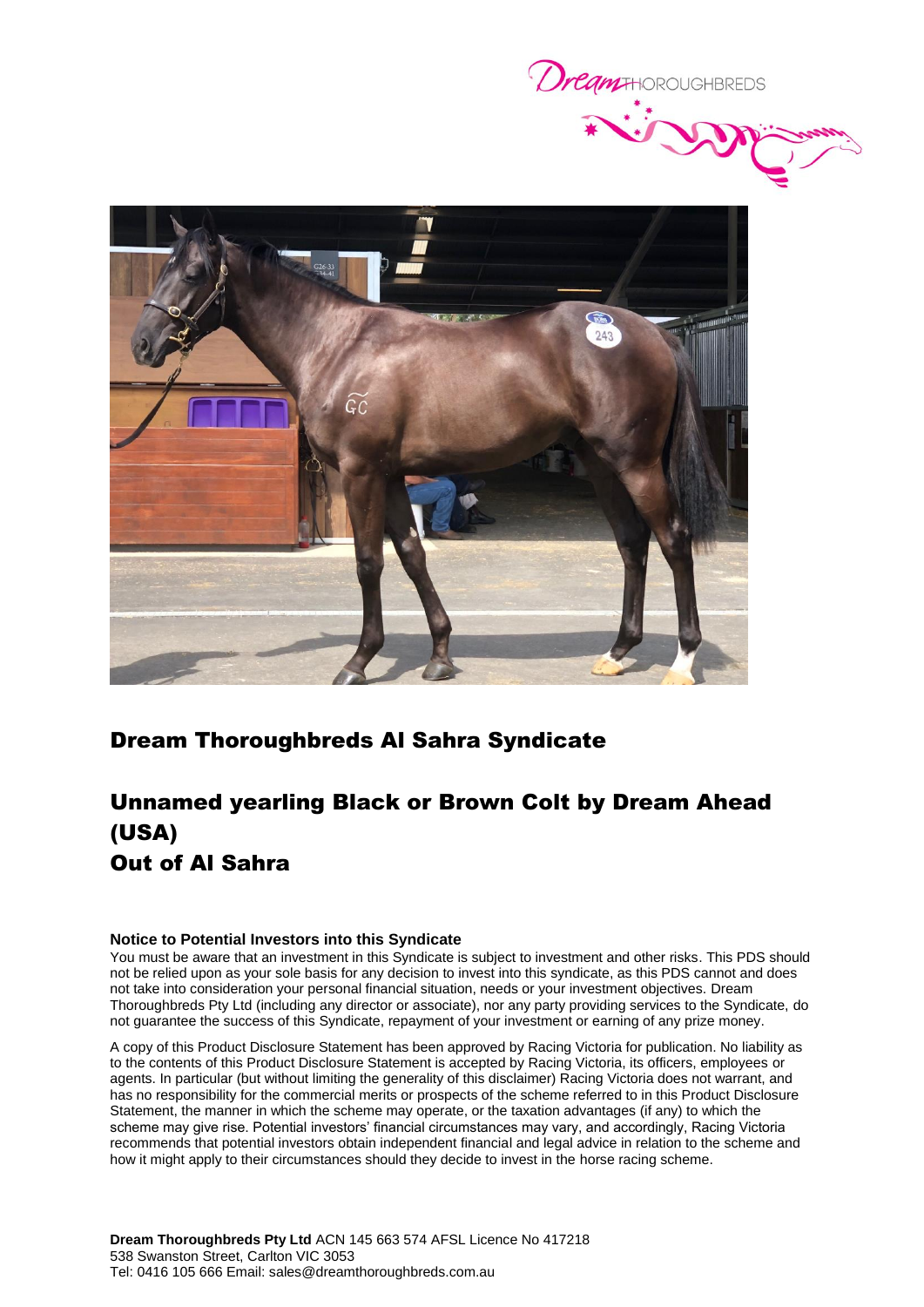## **How to apply for a Share in the Syndicate**

Applications to acquire a Share in the Syndicate will only be accepted on the Application Form attached. The Application Form must be fully completed.

Application Forms must be accompanied by payment in Australian dollars for an amount equal to the Application Monies. Cheques must be made payable to "Dream Thoroughbreds Pty Ltd Trust Account" and crossed "Not Negotiable".

Payment will be accepted by Electronic Funds Transfer to:

ANZ Bank Dream Thoroughbreds Pty Ltd Trust Account BSB 013 259 A/C 2662 37734

Applications must be for a minimum of one Share(s) in the Syndicate. Applications may be made for additional Shares in the Syndicate in multiples of one.

The completed Application Form, together with Application Monies, must be returned to the Dream Thoroughbreds by mail or delivery to the following address:

Dream Thoroughbreds Pty Ltd PO Box 126 Carlton South VIC 3053

An Application constitutes an offer by the Applicant to subscribe for a Share in the Syndicate on the terms and subject to the conditions set out by Dream Thoroughbreds Pty Ltd. Dream Thoroughbreds Pty Ltd reserves the right to reject any Application, including but not limited to Applications that have been incorrectly completed, or are accompanied by cheques that are dishonoured or have not cleared.